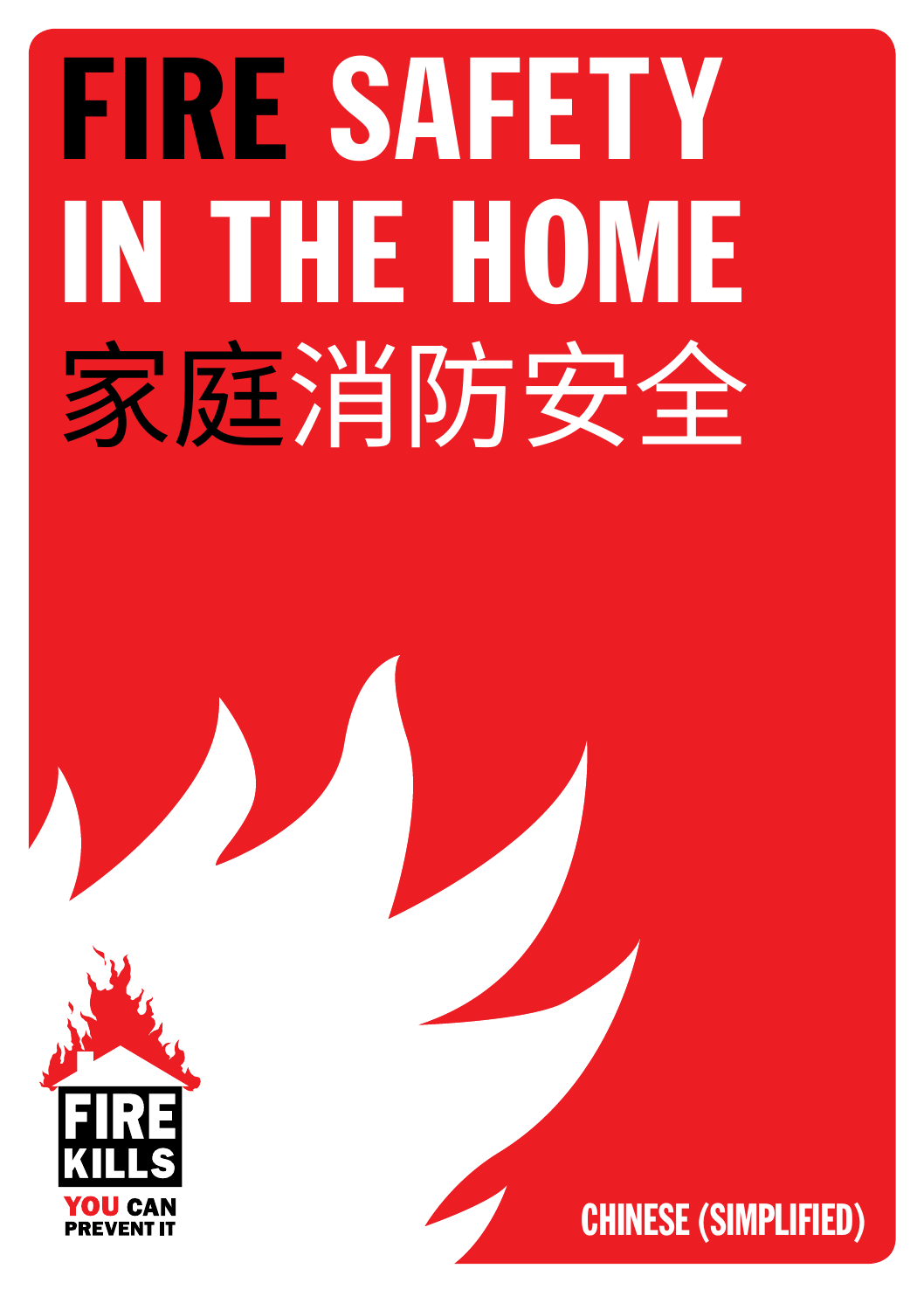

### **Did you know…?**

- You're four times more likely to die in a fire if you don't have a smoke alarm that works.
- Around half of home fires are caused by cooking accidents.
- Two fires a day are started by candles.
- Every six days someone dies from a fire caused by a cigarette.
- About two fires a day are started by heaters.
- Faulty electrics (appliances, wiring and overloaded sockets) cause around 6,000 fires in the home across the country every year.

### **您知道吗… ?**

- 如果没有烟雾报警器, 您可能已经四次在火灾 中丧生了。
- 约一半的家庭火灾是由于烹 饪事故造成的。
- 每天有两起因为蜡烛引发的 火灾。
- 每六天就会有人在吸烟引起 的火灾中丧生。
- 每天约有两起因为加热器引 发的火灾。
- 在全国范围内,每年家庭电 气故障(家电、线路和插座 过载)造成约 6,000 起火灾 事故。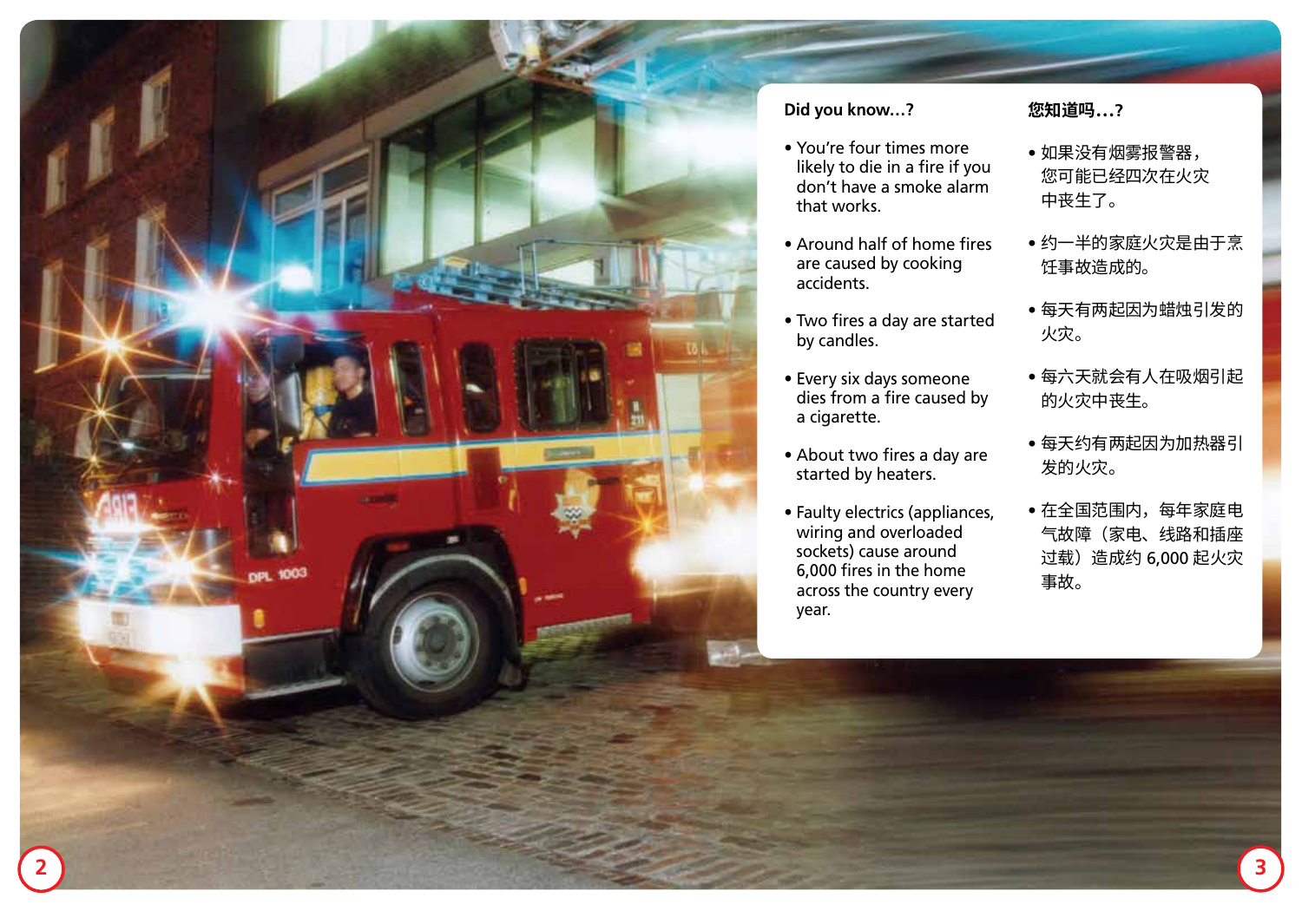## **PROTECT YOUR** HOME WITH SMOKE **ALARMS**

**The easiest way to protect your home and family from fire is with working smoke alarms.**

**Get them. Install them. Test them. They could save your life.**



用烟雾报 警器为您 的家庭提 供保护

**为家庭和家人提供 防火保护最简单的方 式就是采用烟雾报警 器。**

**购买,安装,测试。 烟雾报警器可以挽救 您的生命。**

### **Choosing your smoke alarms**

### **选择烟雾报警器**

- Fit at least one smoke alarm on every level of your home.
- Smoke alarms are cheap and easy to install.
- They are available from DIY stores, electrical shops and most high street supermarkets.
- There are a variety of different models to choose from. Your local fire and rescue service will be happy to give you advice on which one is best suited for you.
- Ten-year sealed battery smoke alarms are the best option. They are slightly more expensive, but you save on the cost of replacing batteries.
- Look out for one of these symbols, which shows the alarm is approved and safe.

**A WORKING** A WORKING<br>SMOKE ALARM SMONE SAVE YOUR LIFE

- 在家中每个楼层安装至少一 个烟雾报警器。
- 烟雾报警器价格低廉,而且 安装简单。
- 可以到 DIY 店铺、电器店和 街上大部分超市购买。
- 有很多型号可供选择。当地 消防部门会很乐意为您选择 最合适的烟雾报警器提供 建议。
- 建议选用十年免更换电池烟 雾报警器。这种报警器价格 较高,但是可以节约更换电 池的费用。
- 选择具有下述符号的产品, 这表示报警器已经经过认 证,可以确保安全。

British Standard Kitemark



烟雾报警 器可以挽 救您的生命



**Top tip**

**重要提示**

### **Fit smoke alarms 安装烟雾报警器**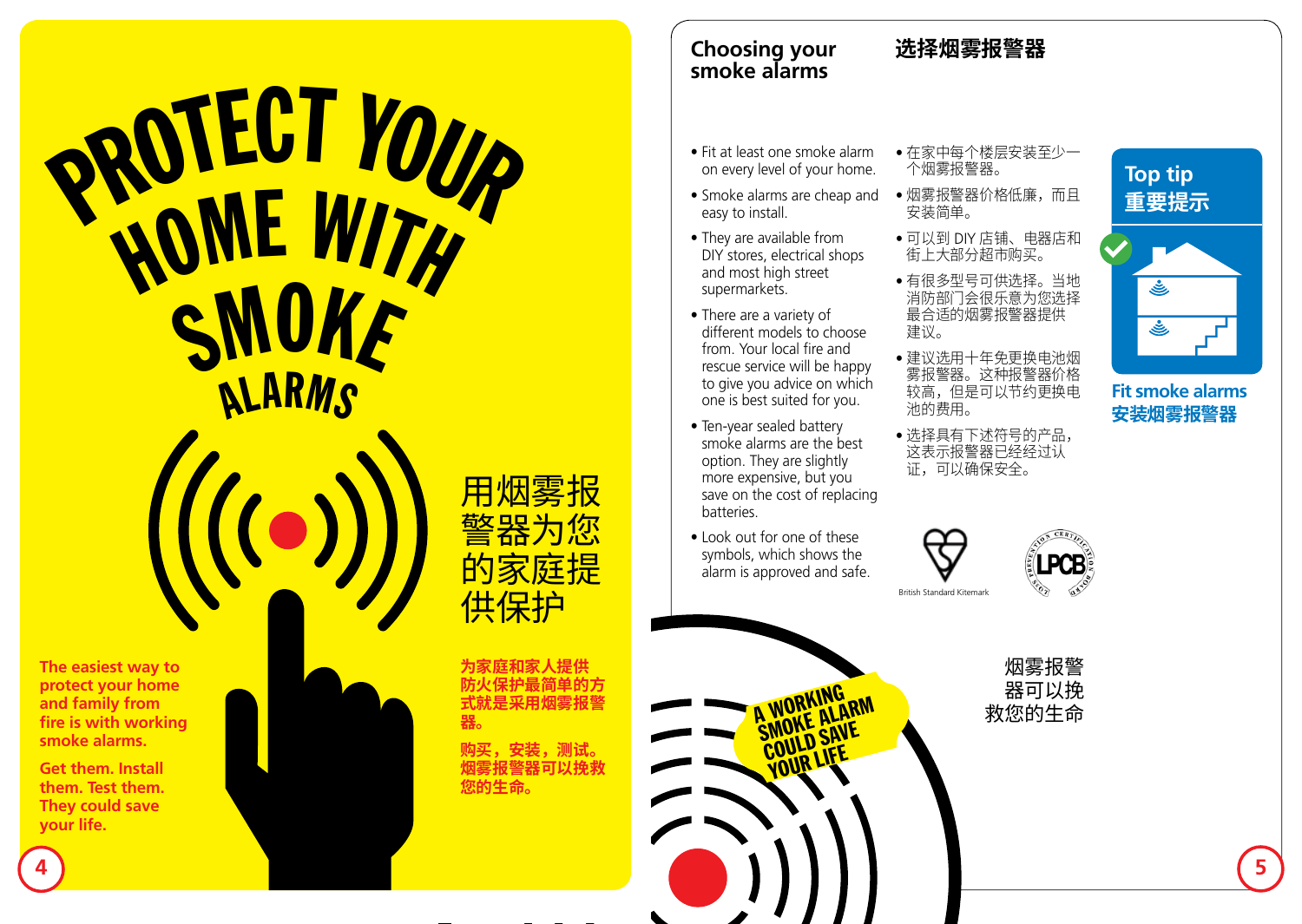### **How to make sure your smoke alarms work**

### **Test your smoke alarms at least monthly.**

- If any of your smoke alarms have a one year battery, make sure it is changed every year. Only take the battery out when you need to replace it.
- Never disconnect or take the batteries out of your alarm if it goes off by mistake.
- Standard battery operated alarms are the cheapest option, but the batteries need to be replaced every year.
- A lot of people forget to test the batteries, so longer life batteries are better.
- Mains-powered alarms are powered by your home power supply. They need to be installed by a qualified electrician, but like battery alarms, they do require testing.
- Testing smoke alarms tests the smoke sensor as well as the power supply and/or battery.
- You can even have linked alarms installed, so that when one alarm detects a fire they all go off together. This is useful if you live in a large house or over several levels.

 Strobe light and vibrating-pad alarms are available for those who are deaf or hard of hearing. Contact the Action on Hearing Loss Information Line on **0808 808 0123** or textphone **0808 808 9000**.

### **如何确保烟雾报警器正常工作**

### **至少每月进行一次烟雾报 警器测试。**

- 如果您的烟雾报警器安装的是一年期 电池,确保每年更换电池。只有在需 要更换时才取出电池。
- 如果报警器误报,请勿断开或取出报 警器电池。
- 普通的电池供电报警器价格最便宜, 但是需要每年更换电池。
- 很多人会忘记测试电池,因此,建议 选择寿命较长的电池。
- 电网供电的报警器由家庭电源供电。 这种报警器需要有资质的电工安装, 但是这种产品与电池供电报警器一 样,也需要测试。
- 测试烟雾报警器是要测试烟雾传感器 以及电源和/或电池。
- 安装时,还可以将多个报警器联接在 一起,一旦一个报警器探测到火火,<br>82年に整盟次门 所有报警器将一同报警。如果房子比 较大或有多个楼层,这种联动方式很 有效。

聋人或有听力障碍的人群可以选择闪 光灯和振动盘警报器。请联系听力损 失患者协会信息热线 **0808 808 0123** 或文本电话 **0808 808 9000**。



**Top tip**

**重要提示**

**Test it**

**测试报警器**

### **Fitting your smoke alarms**

**The ideal position is on the ceiling, in the middle of a room, and on the hallway and landing, so you can hear an alarm throughout your home.**

- Don't put alarms in or near kitchens or bathrooms where smoke or steam can set them off by accident.
- If it is difficult for you to fit smoke alarms yourself contact your local fire and rescue service for help. They'll be happy to install them for you.

### **安装烟雾报警器**

### **理想的安装位置是屋顶,在房间的中间位置以及门 厅和楼梯平台,这样整个房子都可以听到警报。**

- 不要将报警器安装在厨房或浴室内部或附近,以免 烟雾或蒸汽造成误报。
- 如果自己很难安装烟雾报警器,请联系当地消防部 门寻求帮助。他们会很乐意为您安装。





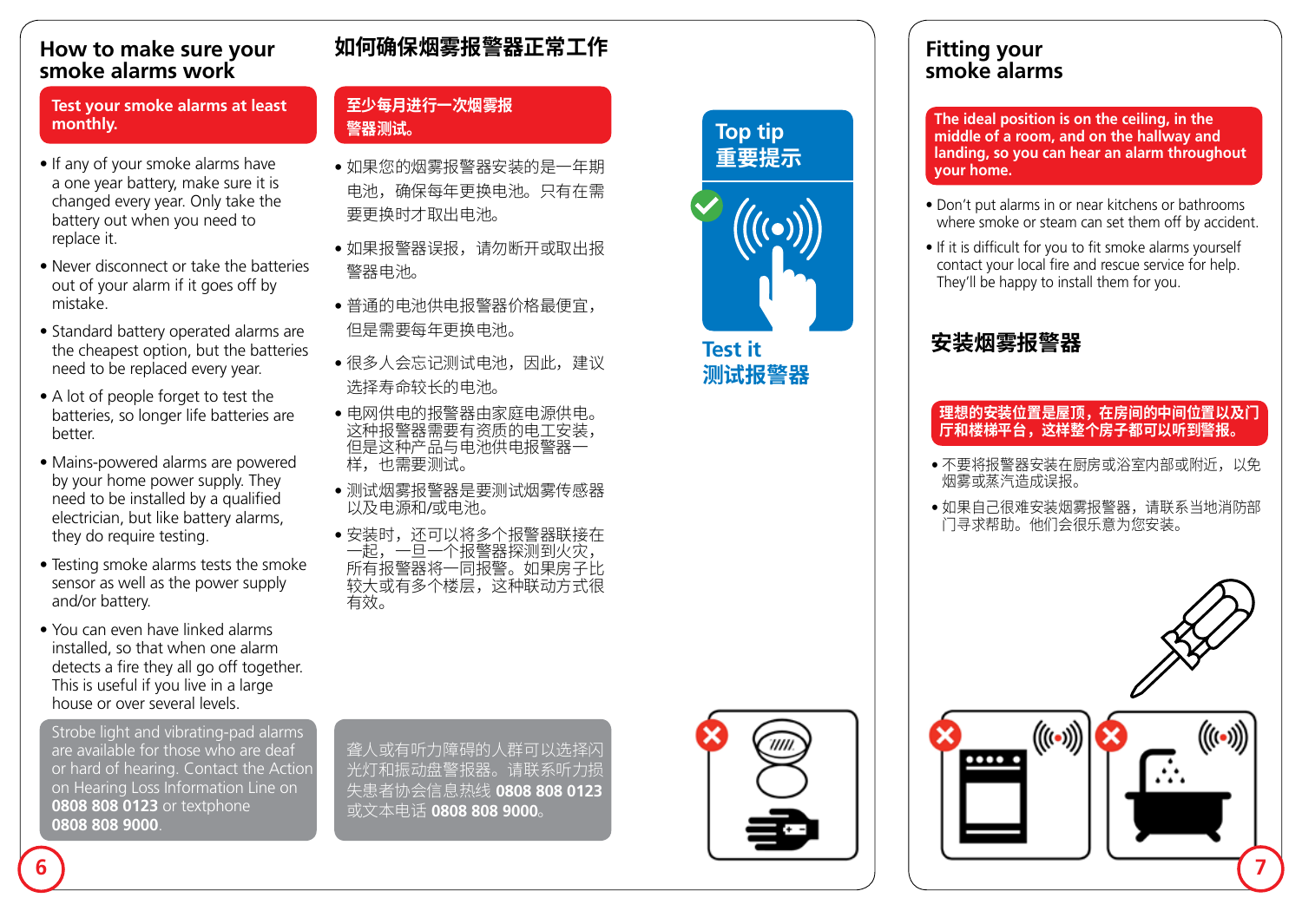### **Looking after your smoke alarms**

- Make testing your smoke alarms part of your regular household routine.
- Test them by pressing the button until the alarm sounds. If it doesn't sound, you need to replace the battery.
- If a smoke alarm starts to beep on a regular basis, you need to replace the battery immediately.
- If it is a ten year alarm, you will need to replace the whole alarm every ten years.

### **Other equipment you could consider**

- Fire blankets are used to put out a fire or wrap a person whose clothes are on fire. They are best kept in the kitchen.
- Fire extinguishers shoot out a jet to help control a fire. They are quick and simple to use, but always read the instructions first.
- Heat alarms can detect fires in kitchens where smoke alarms should not be placed.



### **烟雾报警器维护**

- 将烟雾报警器测试作为一项定期 的家庭活动。
- 测试时,只需要按住按钮,直到 发出警报声。如果没有发出警报 声, 您需要更换电池。
- 如果烟雾报警器发出有节奏的蜂 鸣声,您需要立即更换电池。
- 如果是十年免更换电池烟雾报 警器,您需要每十年更换一个报 警器。

### **可以考虑的其他设备**

- 灭火毯用于扑灭火灾或包裹衣 服起火的人。最好在厨房准备灭 火毯。
- 灭火器可以通过喷射灭火剂来控 制火势。灭火器使用快速而且简 单,但是使用前,请阅读说明。
- 如果厨房没有安装烟雾报警器, 可以使用高温报警器来探测火 灾。



**This section will tell you how you can avoid fires in your home, including how to cook safely and take care with electrics, heaters, candles and cigarettes.**

### 如何避免普通火灾厨房吸烟蜡烛

**这一部分介绍如何避免家庭火灾,包括如何安全烹饪并避免在使用电器、 加热器、蜡烛和吸烟过程中引发火灾。**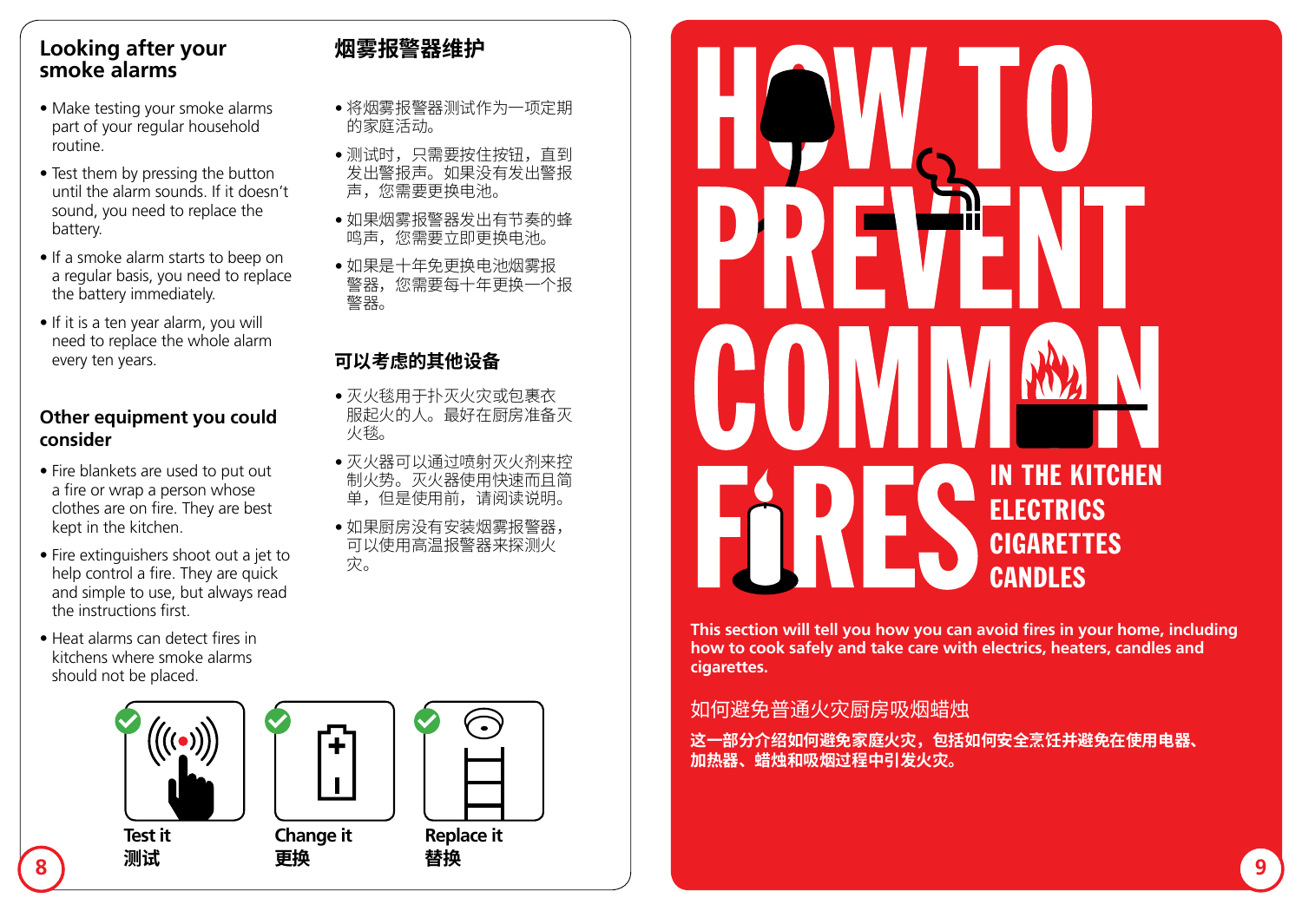### **In the kitchen**

### **Cook safely**

 **Take extra care if you need to leave the kitchen whilst cooking, take pans off the heat or turn them down to avoid risk.**

- Avoid cooking when under the influence of alcohol.
- Avoid leaving children in the kitchen alone when cooking on the hob. Keep matches and sauce pan handles out of their reach to keep them safe.
- Make sure saucepan handles don't stick out – so they don't get knocked off the stove.
- Take care if you're wearing loose clothing they can easily catch fire.
- Keep tea towels and cloths away from the cooker and hob.
- Spark devices are safer than matches or lighters to light gas cookers, because they don't have a naked flame.
- Double check the cooker is off when you've finished cooking

## **Top tip 重要提示 Top tip**



**Keep out of reach 避免接触**

### **Take care with electrics**

- Keep electrics (leads and appliances) away from water.
- Check toasters are clean and placed away from curtains and kitchen rolls.
- Keep the oven, hob and grill clean and in good working order. A build up of fat and grease can ignite a fire.

 **Don't put anything metal in the microwave**

### **Deep fat frying**

- Take care when cooking with hot oil it sets alight easily.
- Make sure food is dry before putting it in hot oil so it doesn't splash.
- $\bullet$  If the oil starts to smoke it's too hot. Turn off the heat and leave it to cool.
- Use a thermostat controlled electric deep fat fryer. They can't overheat.

### **What to do if a pan catches fire**

- Don't take any risks. Turn off the heat if it's safe to do so. Never throw water over it.
- 



### **安全烹饪**

### **如果需要在烹饪过程中离开厨房,把锅从 热源上拿开或关闭热源以防发生火灾。**

- 避免在有酒精的环境下烹饪。
- 避免使用炉架做饭时,让孩子单独在厨房 中。将火柴和炖锅柄放在接触不到的位置, 以保证安全。
- 确保炖锅柄不会伸出,以确保不会被打翻。
- 穿着宽松衣物时要小心,因为这种衣物容 易失火。
- 保持茶巾及抹布远离炊具和炉架。
- 用点火设备给燃气灶点火比用火柴或打火 机更安全,因为不会产生明火。
- 烹饪结束时,一定要确认炊具已经关闭。

### **小心使用电器**

- 让电器(导线和用电器)远离水。
- 检查烤箱是否清洁并远离窗帘和厨房 卷纸。
- 保持烤箱、炉架和烤具清洁并且摆放有序。 油脂堆积会引起着火。

### **切勿将金属物放入微波炉**

### **油炸**

- 用热油烹调时请多加小心 很容易失火。
- 在把食物放入灼热的油锅前确保其干燥, 这样不会溅油。
- 若油开始冒烟 意味着油温过高。关掉热 源并使之冷却。
- 用控温的深底电炒锅。不会过热。

### **若锅着火该怎么办**

- 切勿慌张。如果可以安全关掉热源,请关掉 热源。切勿浇水。
- 切勿自己单独处理火灾。







• Don't tackle the fire yourself.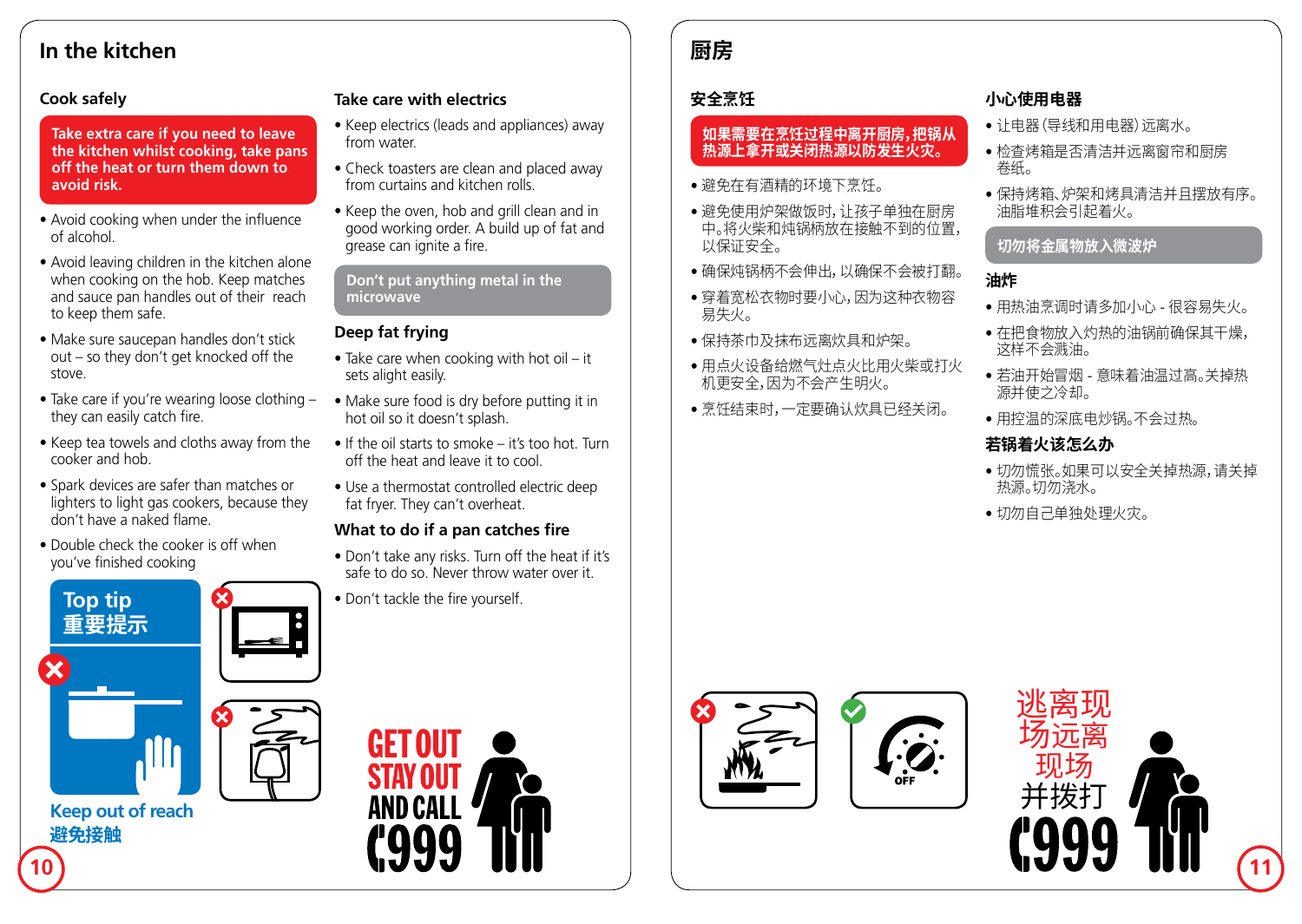### **Electrics**

### **How to avoid electrical fires**

- Always check that you use the right fuse to 始终检查并确认使用的是正确的保险丝, prevent overheating.
- Make sure an electrical appliance has a British or European safety mark when you buy it.
- Certain appliances, such as washing machines, should have a single plug to themselves, as they are high powered.
- Try and keep to one plug per socket.
- When charging electrical goods, follow the manufacturer's instructions and look for the CE mark that indicates chargers comply with European safety standards.

### **Top tip 重要提示 Top tip**



### **Don't overload**

### **5 + 5 + 3 =13 AMP AMP AMP AMP 切勿过载 了解极限!**



### **如何避免电气火灾**

**电器**

- 以防止过热。
- 确保在购买电器时查验其有否英国或欧洲 安全标志。
- 某些电器, 如洗衣机, 功率很大, 应该使 用单独的插座。
- 争取做到每个插座只配一个插头。
- 电气充电时,遵守制造商说明并查看是否 有可以证明充电器符合欧洲安全标准的 CE 标志。

### **Know the limit!**

**An extension lead or adaptor will have a limit to how many amps it can take, so be careful not to overload them to reduce the risk of a fire.** 

**Appliances use different amounts of power – a television may use a 3amp plug and a vacuum cleaner a 5amp plug for example.**

**每个延长线或适配器都会有耐受电流的 极限,故请小心切勿超负荷使用以减少 火灾风险。**

**电器功率不同 - 例如,电视机可能用 3 安培的插座而吸尘器则用 5 安培的。**

### **Keep electrical appliances clean and in good working order to prevent them triggering a fire.**

- Keep your eyes peeled for signs of dangerous or loose wiring such as scorch marks, hot plugs and sockets, fuses that blow or circuit-breakers that trip for no obvious reasons, or flickering lights.
- Check and replace any old cables and leads, especially if they are hidden from view – behind furniture or under carpets and mats.
- Unplugging appliances helps reduce the risk of fire.
- Unplug appliances when you're not using them or when you go to bed.

### **Portable heaters**

- Try to secure heaters up against a wall to stop them falling over.
- Keep them clear from curtains and furniture and never use them for drying clothes.

### **Using an electric blanket**

- Store electric blankets flat, rolled up or loosely folded to prevent damaging the internal wiring.
- Unplug blankets before you get into bed, unless it has a thermostat control for safe all-night use.
- Try not to buy second hand blankets and check regularly for wear and tear.
- Always follow the manufacturer's instructions.

### **Furniture**

• Always ensure that your furniture has the fire-resistant permanent label.

### **保持电器设备清洁且状态良好以防引发 火灾。**

- 密切留意任何危险迹象或松散电线, 如 烧焦痕迹、热插头和插座、熔断的保险丝 或无明显的原因而跳闸的断路器或是闪烁 的光。
- 检查并替换旧电缆和电线,特别是那些藏 在不太显眼的地方- 在家具后面或地毯或 挂毯下的。
- 拔掉插头有助减少火灾风险。
- 您不用电器或上床睡觉时请拔掉插头。

### **便携式加热器**

- 请尽量将加热器安全地倚墙而放以防止 其倾倒。
- 使其远离窗帘和家具并切勿用于晾晒 衣物。

### **使用电热毯**

- 存放电热毯时,应平放或卷起或松散折 叠,以防止损坏内部电线。
- 除非有控温设置,否则在睡觉前拔掉电 热毯插头,以保证整夜的使用安全。
- 尽量不要购买二手电热毯并定期检查是 否发生磨损和撕裂。
- 始终按照制造商说明使用。

### **家具**

• 始终确保您的家具有永久防火标签。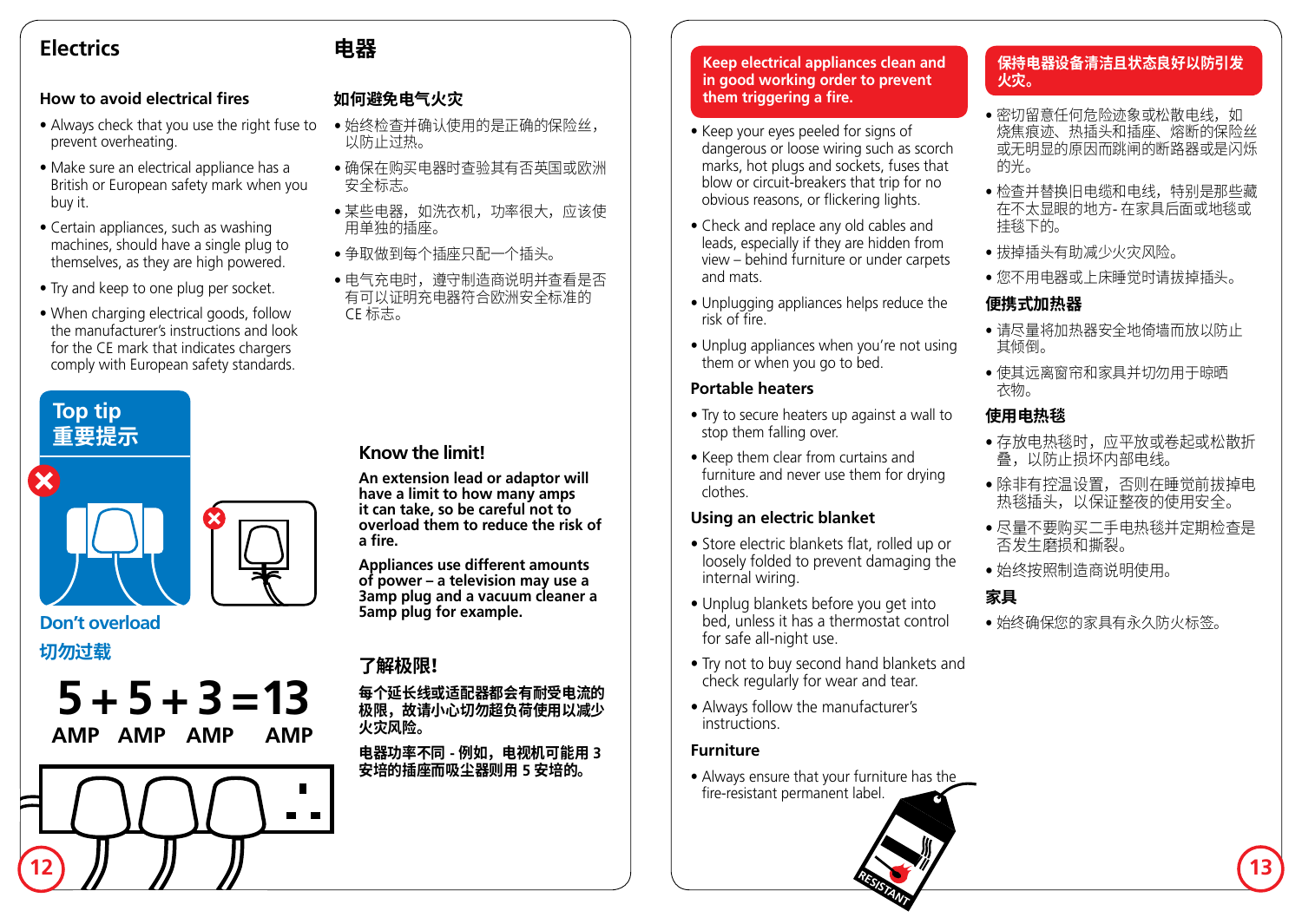### **Cigarettes**

### **香烟**

 **Stub cigarettes out properly and dispose of them carefully. Put them out. Right out!**

- Never smoke in bed.
- Use a proper ashtray never a wastepaper basket.
- Make sure your ashtray can't tip over and is made of a material that won't burn.
- Don't leave a lit cigarette, cigar or pipe lying around. They can easily fall over and start a fire.
- Take extra care if you smoke when you're tired, taking prescription drugs, or if you've been drinking. You might fall asleep and set your bed or sofa on fire.
- Keep matches and lighters out of children's reach.
- Consider buying child resistant lighters and match boxes.

### **正确熄灭香烟并小心处置。 熄灭。正确熄灭!**

- 切勿在床上吸烟。
- 使用适当的烟灰缸 切勿丢到废纸 篓里。
- 确保您的烟灰缸不会被打翻且由非可 燃性材质制成。
- 切勿丢放还在燃烧的香烟、雪茄或烟 斗。它们易于跌落并引起火灾。
- 疲惫、服用处方药或在酒精作用下吸烟时 要特别小心。这种情况下,您可能会睡着 并点燃床铺或沙发,酿成火灾。
- 将火柴和打火机放在儿童拿不到的地方。
- 请考虑购买防儿童的打火机和火柴盒。

### **Candles**

 **Make sure candles are secured in a proper holder and away from materials that may catch fire – like curtains.**

- Put candles out when you leave the room, and make sure they're put out completely at night.
- Children shouldn't be left alone with lit candles.
- Keep pets away from lit candles.

### **确保蜡烛放在安全的烛台内 并远离会着火的物体 - 如窗帘。**

- 离开房间时熄灭蜡烛,并确保在晚 间将其完全熄灭。
- 蜡烛在燃烧时不宜将儿童单独留在 家中。
- 让宠物远离燃烧的蜡烛。

**蜡烛**



**Be careful with candles 14 15 小心使用蜡烛**



**Put them out. Right out! 熄灭。正确熄灭!**





**现在在火柴盒上 贴这种警告标签**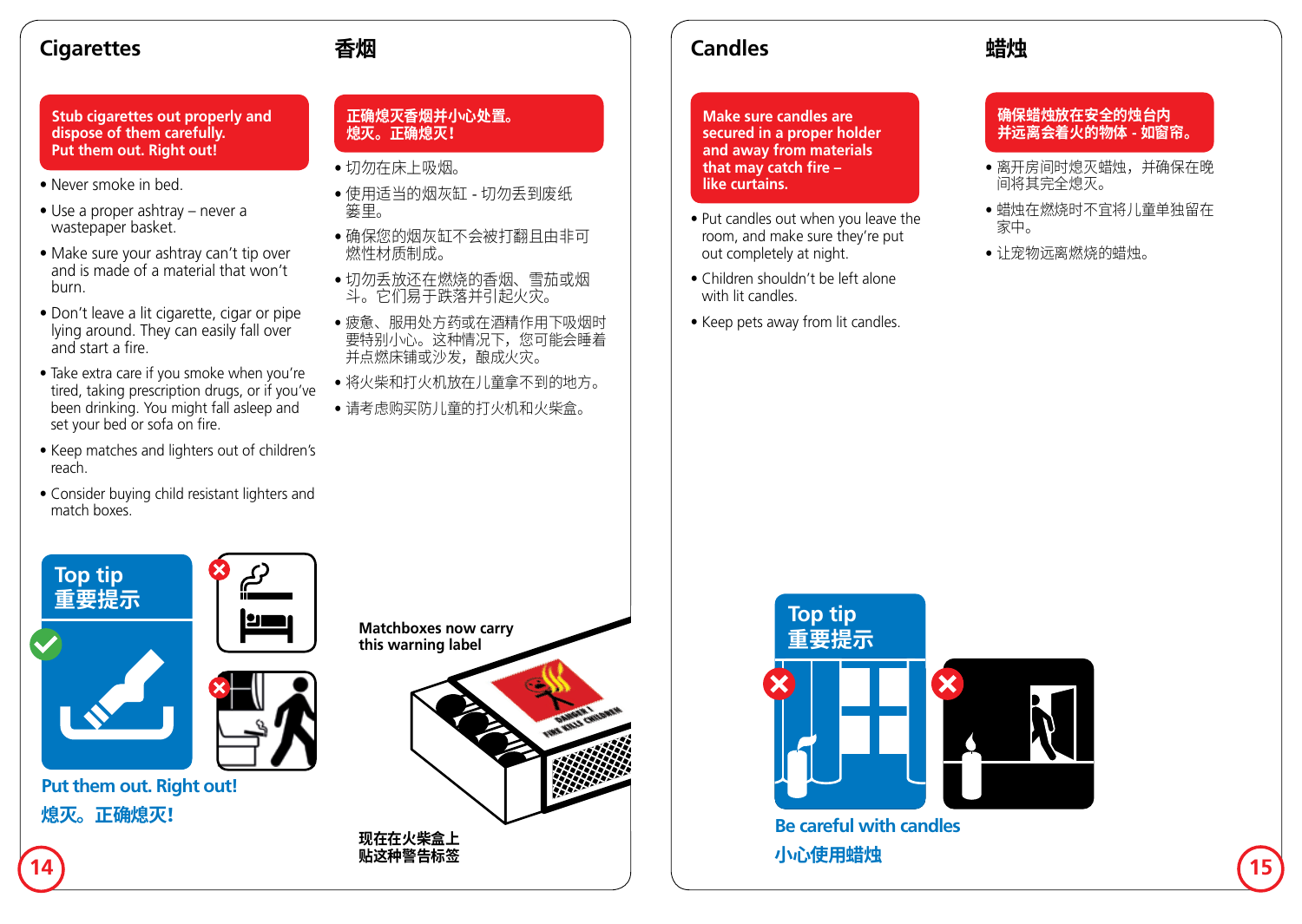**Fitting smoke alarms is the first crucial step to protecting yourself from fire. But what would you do if one went off during the night?**

**This section will help you make a plan ready for an emergency.**

**安装烟火报警器是安全防火的第一 个关键步骤。但是若夜间着火您该 怎么办?**

**这一部分将帮您设计紧急措施。**

### **Be prepared by making a plan of escape**

- Plan an escape route and make sure everyone knows how to escape.
- Make sure exits are kept clear.
- The best route is the normal way in and out of your home.
- Think of a second route in case the first one is blocked.
- Take a few minutes to practise your escape plan.
- Review your plan if the layout of your home changes.

**Plan an escape route**

**计划逃生路线**

**Top tip**

**重要提示**

- 计划逃生路线并确保人人了解如何 逃生。
- 确保出口无障碍物。

**准备好逃生计划**

- 最佳路线是您平时在家里进出的正常 路线。
- 一旦第一条路堵死则考虑第二条路线。
- 用几分钟演习您的逃生计划。
- 如果您家居布置发生变化,请检查您的 计划。

**Keep door and window keys where everyone can find them**





ESCAPE

A SAFE

PLAN

**16 17**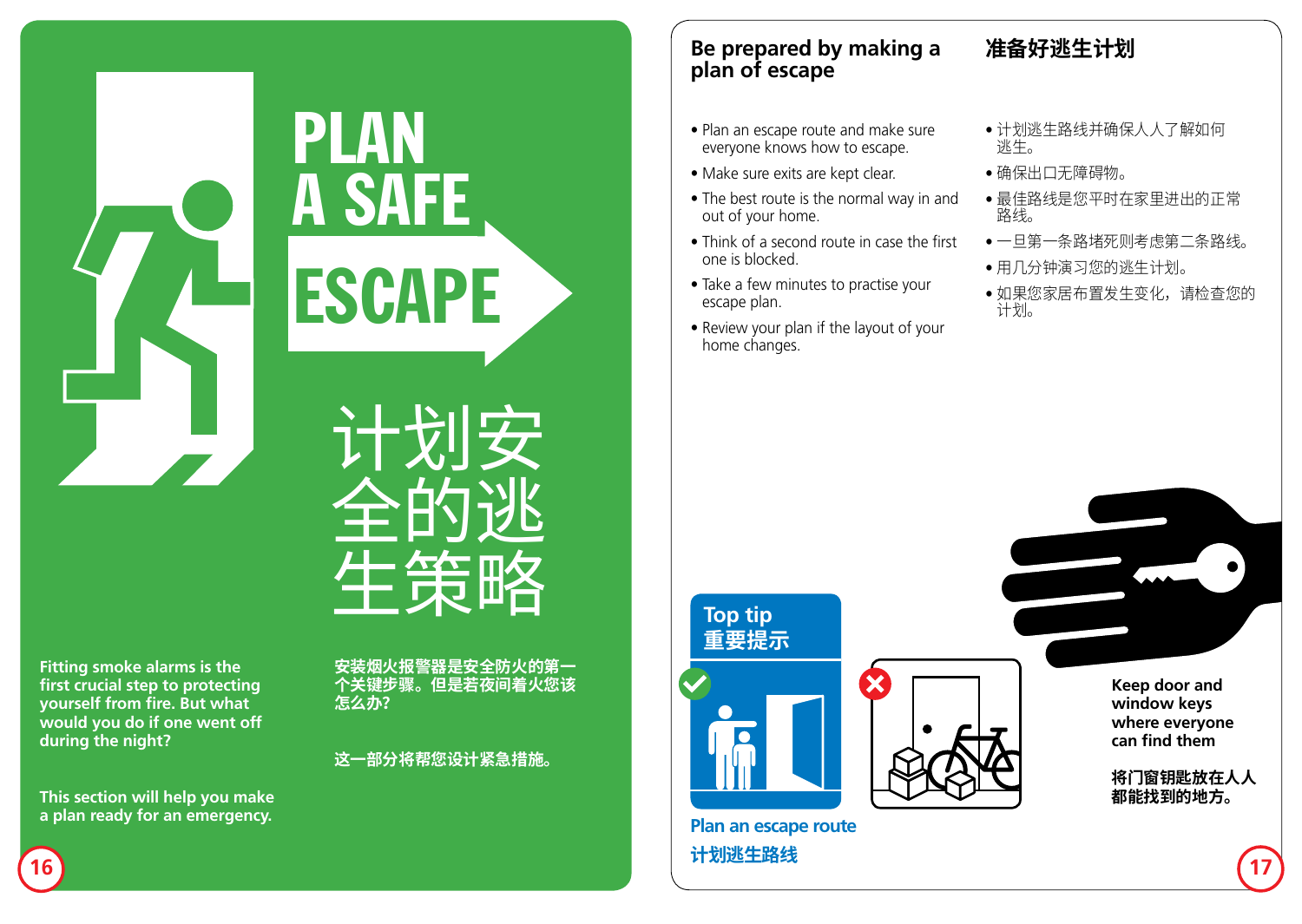### **What to do if there is a fire**

### **发生火灾时应该怎么办**

### **Don't tackle fires yourself. Leave it to the professionals.**

- Keep calm and act quickly, get everyone out as soon as possible.
- Don't waste time investigating what's happened or rescuing valuables.
- If there's smoke, keep low where the air is clearer.
- Before you open a door check if it's warm. If it is, don't open it – fire is on the other side.
- Call 999 as soon as you're clear of the building. 999 calls are free.

### **切勿自己单独处理火灾。让专业 人员处理。**

- 保持镇静并快速行动,尽快让每 个人逃离。
- 勿费时调查所发生情况或抢救值 钱物品。
- 若有烟雾,将身体保持在能见度 高的低处。
- 在您开门前, 请检查它是否烫 手。若是,别开门 - 火是从另一 面来的。
- 一旦您逃离着火建筑,请马上拨 打 999。999 是免费电话。

### **What to do if your escape is blocked**

### **若逃生路线被堵该怎 么办**

### **If you can't get out, get everyone into one room, ideally with a window and a phone.**

- Put bedding around the bottom of the door to block out the smoke.
- Call 999 then open the window and shout "HELP FIRE".
- If you're on the ground or first floor, you may be able to escape through a window.
- Use bedding to cushion your fall and lower yourself down carefully. Don't jump.
- If you can't open the window break the glass in the bottom corner. Make jagged edges safe with a towel or blanket.

### **若不能逃离,让所有人进 入一个房间,最好是有窗户 和电话的。**

- 用床单堵住门口底部以阻挡烟雾。
- 拨打 999 接着打开窗户,并大声 喊"着火啦,救命啊"。
- 若您在一楼或二楼,您可以从窗户 逃离。
- 使用卧具来缓冲您的降落并小心着 陆。切勿跳。
- 若不能打开窗户,则打碎玻璃下 角。用毛巾或毯子裹住突兀的边 缘,以保证安全。

### **Top tip 重要提示**



**逃离现场、远离现场并拨打 999**





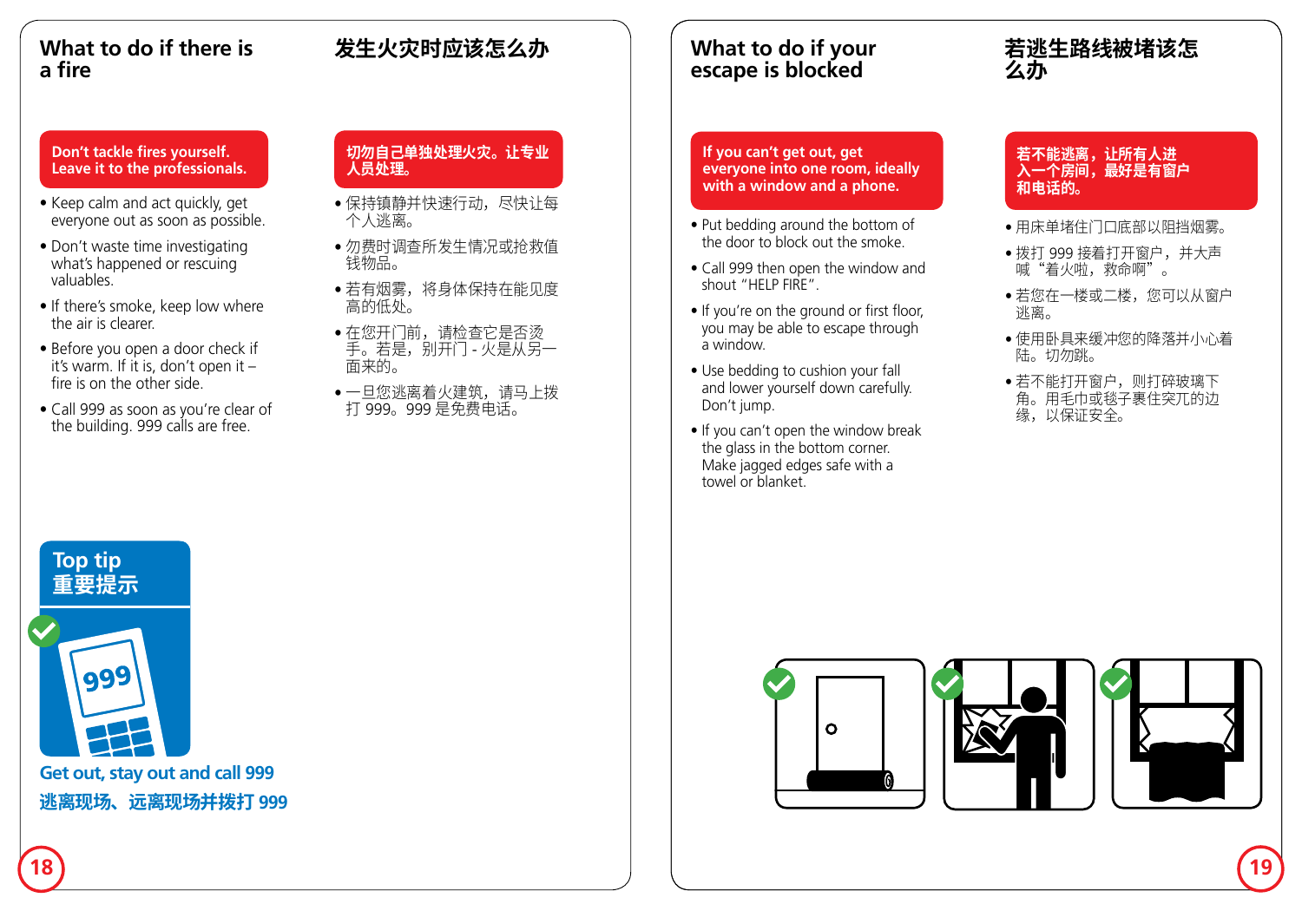### **What to do if your clothes catch fire**

- Don't run around, you'll make the flames worse.
- Lie down and roll around. It makes it harder for the fire to spread.
- Smother the flames with a heavy material, like a coat or blanket.
- Remember, Stop, Drop and Roll!

### **衣服着火该怎么办**

- 不要到处跑, 那会使火焰 更大。
- 躺下并在地上打滚。这样 火势难以蔓延。
- 用重布料熄火, 如 棉衣或毯子。
- 切记:站住、趴下并 在地上打滚!

### **How to escape from a high level building**

- As with all buildings, you should plan and practise an escape route.
- Avoid using lifts and balconies if there is a fire.
- It is easy to get confused in smoke, so count how many doors you need to go through to reach the stairs.
- Check there is nothing in the corridors or stairways that could catch fire – like boxes or rubbish.
- Make sure doors to stairways are not locked.
- Make sure everyone in the building knows where the fire alarms are.
- You should still get a smoke alarm for your own home, even if there is a warning system in the block.

### **如何从高层建筑 物逃生**

- 就像所有建筑一样, 应规划逃生路 线并进行演习。
- 发生火灾时避免使用电梯及阳台。
- 在烟雾中容易迷路,所以计算一下 至您抵达楼梯时须经多少道门。
- 检查走廊或楼梯间有无任何易燃物 - 如箱子或垃圾。
- 确保通往楼梯间的门没有上锁。
- 确保建筑物内的每个人了解防火报 警器在哪里。
- 尽管在建筑物内有报警系统, 您家 里仍然应装有一个烟火报警器。





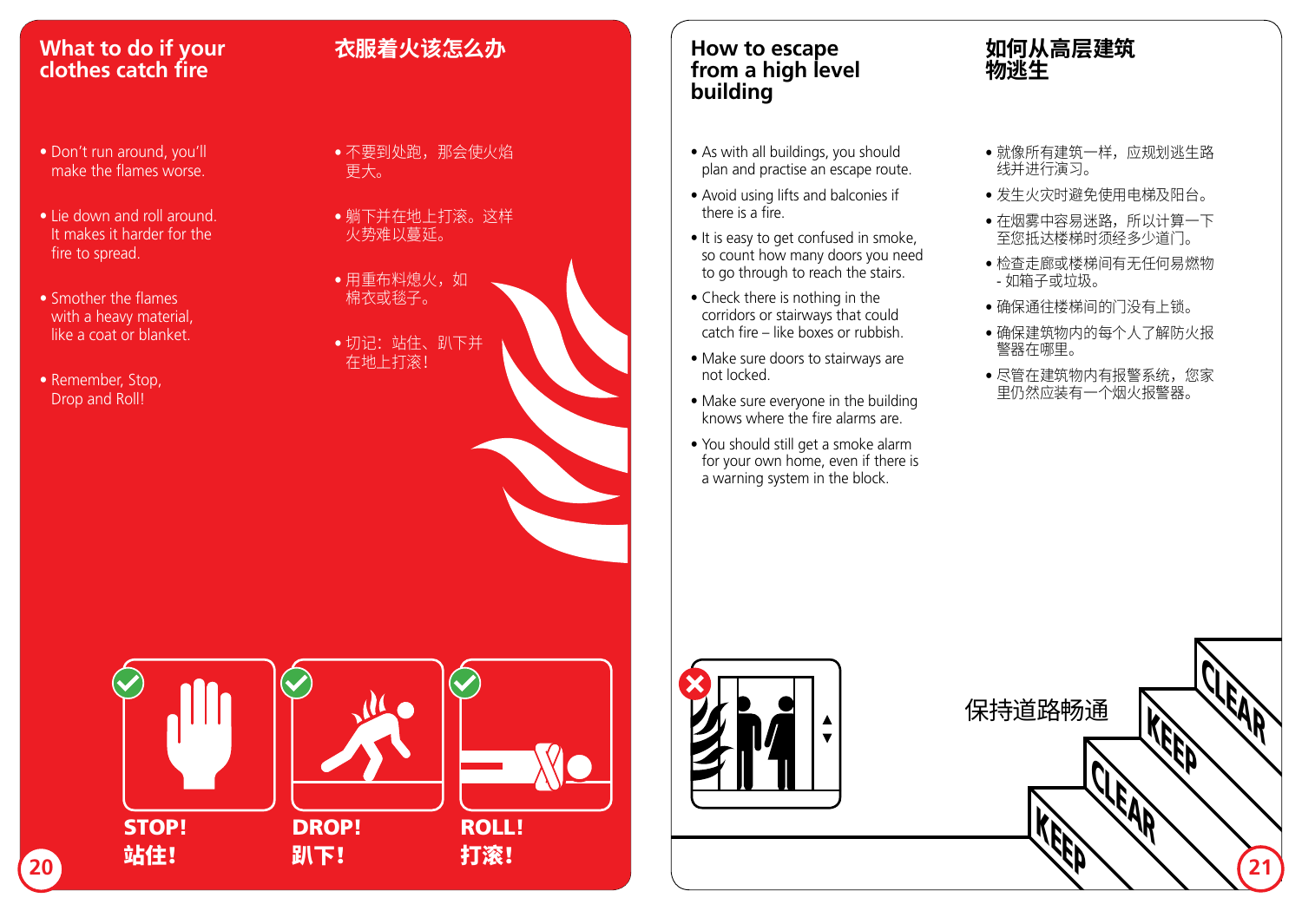## **MAKE A** BEDTIME CHECK

**You are more at risk from a fire when asleep. So it's a good idea to check your home before you go to bed.**

**睡着时您更易处于火 灾风险中。故在就寝前 对家里进行检查是个好 办法。**



### **检查清单**

 $\Box$ 

 $\Box$ 

 $\Box$ 

 $\Box$ 

 $\Box$ 

Close inside doors at night to stop a fire from spreading.

Turn off and unplug electrical appliances unless they are designed  $\Box$ to be left on – like your freezer.

Check your cooker is turned off.

Don't leave the washing machine on.

Turn heaters off and put up fireguards.

Put candles and cigarettes out properly.

Make sure exits are kept clear.

Keep door and window keys where everyone can find them.

| 晚间关好内室门以防火势蔓延。                            |
|-------------------------------------------|
| 关闭电器并拔掉插头,除非本身<br>设计要求它们保持在开启状态 -<br>如冰箱。 |
| 检杳炊具是否关闭。                                 |
| 切记关闭洗衣机电源。                                |
| 关闭加热器并放好防火装置。                             |
| 正确熄灭蜡烛和香烟。                                |
| 确保出口通道畅通。                                 |
|                                           |

将门窗钥匙放在人人都能找 到的地方。 





**Close inside doors at night 22 23 夜间关好内室门**